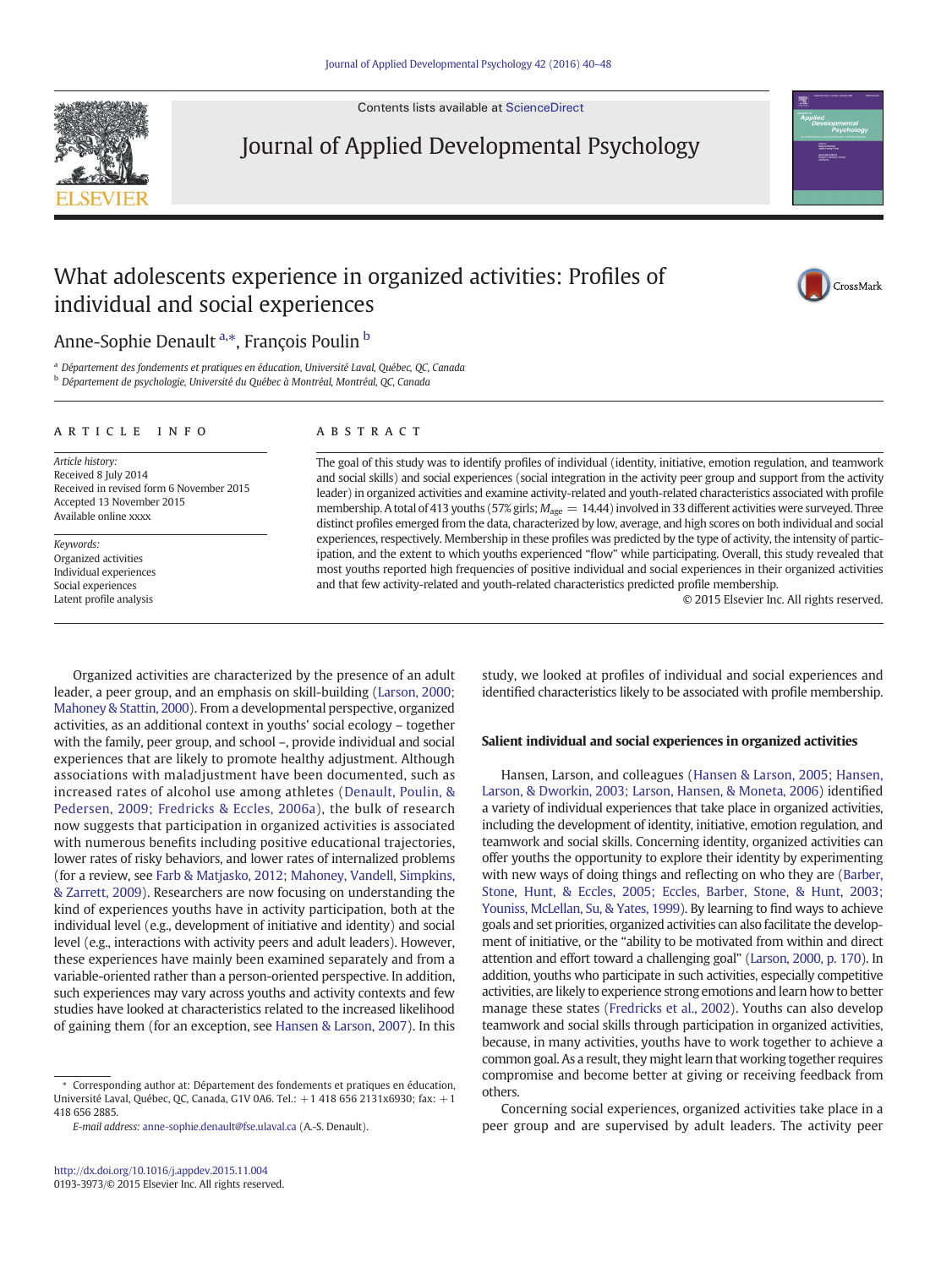group gives youths the opportunity to make new friends and interact with peers outside their usual network [\(Eccles & Barber, 1999; Eccles](#page-7-0) [et al., 2003; Poulin & Denault, 2013; Schaefer, Simpkins, Vest, & Price,](#page-7-0) [2011\)](#page-7-0). As underlined by [Denault & Poulin \(2008\),](#page-7-0) being socially integrated in the activity peer group could be a key dimension of youths' social experience in organized activities. These activities also provide youths with the opportunity to connect with non-related adults and receive additional support ([Denault & Poulin, 2008; Eccles et al., 2003;](#page-7-0) [Mahoney, Schweder, & Stattin, 2002\)](#page-7-0). For instance, youths might talk to the adult leader about their problems and develop a relationship of trust with him/her, which could lead to meaningful relationships with caring adults.

#### Person-oriented profiles of individual and social experiences

Instead of looking at each individual and social experience variable separately, a person-oriented approach was chosen in this study. This provided an overall portrait of what youths experience in activity participation. For example, some youths might not learn a great deal but might nevertheless experience positive interactions with activity peers and leaders. On the contrary, some youths might learn a great deal but feel isolated from the activity peer group and not supported by the activity leaders. These all represent "naturally" occurring possibilities in the context of activity participation. Some youths might report different experiences, even though they participate in the same activity. Alternatively, some youths might report similar experiences, even though they participate in different activities. As a result, among a diverse set of activities and youths, homogeneous subgroups of youths might emerge with respect to their different individual and social experiences. Although profiles of activity participation have been investigated in prior studies (e.g., [Bartko & Eccles, 2003;](#page-7-0) [Feldman & Matjasko, 2007; Metzger, Crean, & Forbes-Jones, 2009;](#page-7-0) [Viau & Poulin, 2014](#page-7-0)), no study to our knowledge has looked at profiles of experiences in organized activities. Moreover, as underlined by [Hansen & Larson \(2007\),](#page-8-0) although organized activities are likely to provide growth-promoting experiences, not all participants will report the same experiences and this may depend on both activity-related and youth-related characteristics.

#### Activity-level characteristics likely to be associated with the profiles

What youths experience in their organized activities is likely to be associated with the specific characteristics of the activities they are involved in. In this study, three activity-related characteristics were considered, namely activity type, intensity, and adult–youth ratio. Concerning the type of activity, [Larson et al. \(2006\)](#page-8-0) found that participation in both sports and performance and fine arts was associated to a greater extent with experiences promoting the development of initiative, whereas participation in faith-based groups was associated to a greater extent with experiences promoting identity exploration and emotion regulation. Therefore, activity types might represent distinct learning and social contexts, with their own norms, goals, and adult and peer cultures. Intensity of participation might also be associated with youths' individual and social experiences within activities. The more time youths spend in activities, the greater their opportunities to strengthen their skills and knowledge and to engage in social interactions with activity peers and leaders ([Busseri, Rose-Krasnor, Willoughby, &](#page-7-0) [Chalmers, 2006; Fredricks & Eccles, 2005](#page-7-0)). [Hansen & Larson \(2007\)](#page-8-0) found that youths who spent many hours per week in organized activities reported higher scores on individual and social experiences than youths who spent fewer hours per week in their activities. In addition, a higher adult–youth ratio has been proposed to account for increased selfreported experiences in organized activities and after-school programs [\(Grossman & Bulle, 2006; Hansen & Larson, 2007](#page-8-0)). This is in line with findings in educational research showing that a higher teacher-to-pupil ratio is usually associated with increased learning among students, given that teachers can devote greater attention and structure to the classroom, allowing students to be more engaged in their learning [\(Blatchford, Bassett, & Brown, 2011](#page-7-0)). [Hansen & Larson \(2007\)](#page-8-0) found a positive association (but of low magnitude) between adult–youth ratio and youths' individual and social experiences.

#### Youth-level characteristics likely to be associated with the profiles

Here again, what youths experience in their activity participation is likely to be associated with the characteristics of the youths themselves. In this study, we examined three characteristics, namely sex, flow, and adjustment. Sex was examined because some studies have found that participation outcomes differ between boys and girls (for a review, see [Farb & Matjasko, 2012](#page-7-0)). If participation outcomes differ by sex, it might be because boys and girls have different individual and social experiences in their organized activities. For instance, participation in organized activities implies both dyadic interactions (e.g., with adult leader) and group interactions (e.g., with peers) and boys and girls may respond differently to these levels of social interaction [\(Denault & Poulin, 2008; Maccoby, 1990, 2000; Rose & Rudolph,](#page-7-0) [2006\)](#page-7-0). The extent to which youths are psychologically engaged in the activity might also impact their amount of individual and social experiences, which is usually referred as flow ([Pearce & Larson, 2006;](#page-8-0) [Rose-Krasnor, 2009](#page-8-0)). The concept of flow refers to full immersion in an activity, that is, when the participant's attention is completely drawn into the activity ([Csikszentmihalyi, 1990\)](#page-7-0). When this psychological state is experienced in an organized activity, it is particularly conducive to learning and skill development [\(Mahoney et al., 2009\)](#page-8-0), which is why this variable was examined as a youth-related characteristic likely to be associated with profile membership rather than as an individual experience per se.

Finally, youths with adjustment difficulties (e.g., externalizing or internalizing problems) might benefit even more from activity participation than youths without such difficulties ([Darling, Caldwell,](#page-7-0) [& Smith, 2005; Fredricks & Eccles, 2006b](#page-7-0)). One explanation could be that these youths gain more experiences from their participation. More interestingly, these experiences, especially social experiences, might not be the same depending on which types of difficulties youths face. On one hand, youths with externalizing problems may be well integrated into the activity peer group, but may want to keep a distance from the activity leader or "authority figure." On the other hand, depressive youths might be isolated from the rest of the group but develop a strong relationship with the activity leader. To explore these ideas, we examined externalizing problems and depressive symptoms as indicators of adjustment.

#### Study objectives

The first objective was to identify profiles of individual and social experiences in organized activities (i.e., development of initiative, identity, emotion regulation, team work and social skills; social integration in the activity peer group and support from the activity leader). As illustrated in the introduction, we expected the emergence of profiles characterized by greater individual coupled with fewer social experiences, or vice-versa. Given that this study is the first to our knowledge to apply a person-centered approach to the study of individual and social experiences in organized activities, this hypothesis remains preliminary. In order to gain a better understanding of what promotes or hinders high frequencies of positive individual and social experiences within organized activities, the second objective was to examine activityrelated characteristics (i.e., activity type, intensity, and adult–youth ratio) and youth-related characteristics (i.e., sex, psychological engagement [flow], and adjustment) associated with membership in each profile. As reviewed above, we expected that each of these characteristics would predict youths' membership in one or the other profiles of individual and social experiences in organized activities, but especially activity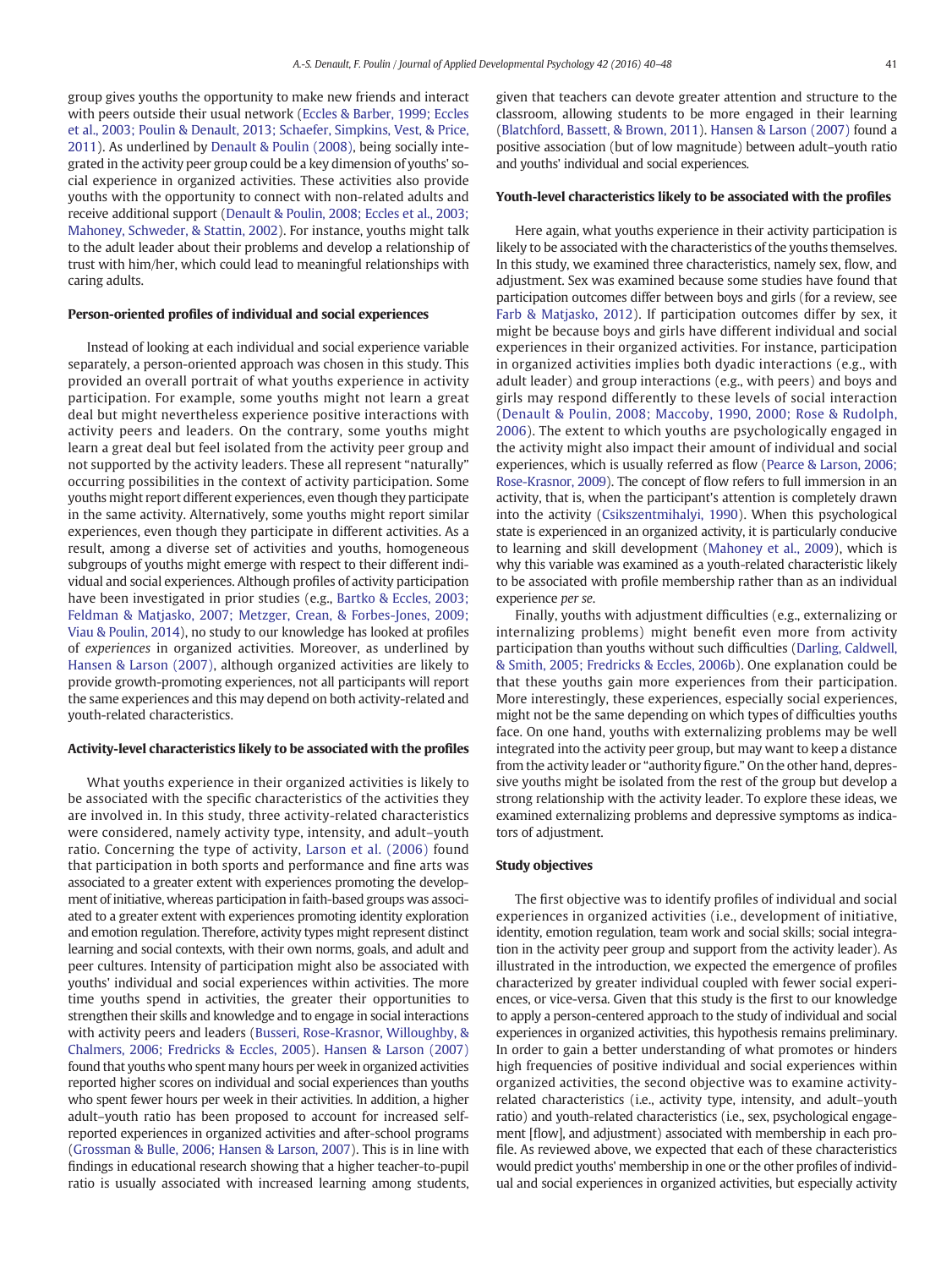type and intensity, as well as youths' psychological engagement in the activity.

#### Methods

#### **Participants**

A total of 413 youths (57% girls; mean age  $= 14.44$ ,  $SD = 1.47$ ) involved in 33 unique organized activities participated in the study. These youths came from a medium-size city in the province of Quebec, Canada. Sixty percent of these youths came from intact families, 28% from step families, 8% from single-parent families, and 4% from other types of families (e.g., adoptive families, foster care). Mothers and fathers were of North American origin in 88% of cases. The other two most prevalent origins were African (3%) and Latin American (3%). Sixty-eight percent of mothers and 80% of fathers had full-time jobs whereas 15% of mothers and 8% of fathers had part-time jobs. No information was available on family income.

Concerning organized activities, 23 were school-based (i.e., extracurricular activities) and 10 were community-based. The extracurricular activities selected for our study took place in four public high schools (e.g., football, swim team, band, student council, and cooking classes). The community-based activities selected for our study took place in community centers and sports leagues (e.g., martial arts, soccer, speed skating, dance, and scouts). Overall, for the 33 activities, the mean number of hours of participation per week was 3.51 h (range: 0.75– 15 h) and the activities lasted an average of 6.82 months over the school year (range  $= 2$  to 10). On average, the activities were led by 1.85 adults (range  $= 1-8$ ; 16 activities were led by one adult [49%]; 13 by two adults [39%]; one by three adults [3%], two by four adults [6%], and one by eight adults [football; 3%]) and each activity included 17.21 youths on average (range  $=$  5–54; seven activities included four to 11 youths [21.2%], nine activities included 12 to 14 youths [27.3%], eight activities included 15 to 17 youths [24.2%], and nine activities included 20 youths or more [27.3%]); the adult–youth ratio was 11.35 ( $SD = 6.42$ ); 18.2% of the activities were girls-only, 21.2% were boys-only, and 60.6% were mixed-sex activities. All the youths involved in the 33 activities were invited to take part in this study and 76% of them agreed to do so (range  $=$  33% to 100%; at least 50% of youths in 28 out of 33 activities).

#### Procedure and study design

In the province where the present study was conducted, organized activities take place both in the school setting and in the community (e.g., youth centers, sports centers, art centers). Consequently, activity participants were recruited in both of these contexts so as to provide a representative portrait of experiences in organized activities. Given that recruitment and data collection procedures were mostly similar for extracurricular and community-based activities, both will be described together and differences will be highlighted when relevant. For extracurricular activities, recruitment took place in four public high schools in conjunction with a larger longitudinal research project on factors related to academic achievement. For community-based activities, recruitment took place in community centers and sports leagues. We targeted specific activities to obtain a diverse set. All activities for which the adult leaders agreed to participate in the study were selected (approximately 80% of cases). For data collection, the research assistants met with the youths in each activity at the beginning or end of an activity session to explain the research and give out consent forms. Both parents and youths had to sign the consent forms in order for youths to participate in the study. The youths' self-reports on socio-demographic information and individual and social experiences in the activity were collected at the end of another activity session, at least four weeks after the activity began. Adult leaders were also asked to provide descriptive information on the activity at the same session. Youths received a \$10 gift certificate to a movie theater for their participation.

For extracurricular activities, youths' adjustment data were collected in the larger longitudinal research project being conducted at the same schools by means of computer-based questionnaires at the start of the school year. For community-based activities, youths were asked to complete questionnaires on their adjustment at the same assessment session during which they provided socio-demographic information and reported on their developmental experiences. For extracurricular activities, the same procedure was repeated for three cohorts recruited over three consecutive years in order to obtain a sufficient number of youths involved in a sufficient number of activities. For communitybased activities, the same procedure was repeated over two consecutive years.

#### Measures

#### Individual experiences

Individual experiences were measured using the Youth Experience Survey (YES 2.0; [Hansen & Larson, 2005\)](#page-8-0): (a) identity (6 items, e.g., "Started thinking more about my future because of this activity"), (b) initiative (12 items, e.g., "Learned to push myself"), (c) emotional regulation (4 items, e.g., "Learned that my emotions affect how I perform"), and (d) teamwork and social skills (10 items, e.g., "Learned to be patient with other group members"). The items were rated on a 4-point Likert-scale ranging from 1 "not at all" to 4 "yes, definitely." In their report, [Hansen & Larson \(2005\)](#page-8-0) conducted confirmatory factor analyses on these items and the results indicated that the scales were better conceptualized as distinct dimensions – rather than one dimension – of developmental experiences in organized activities. These scales showed good internal consistency in our sample (Cronbach's alpha  $[\alpha] = .73, .90, .82,$  and .84, respectively; see [Table 1](#page-3-0) for descriptive information).

#### Social experiences

The first scale was developed by [Denault & Poulin \(2008\)](#page-7-0) and assessed youths' social integration in the activity peer group based on five items (e.g., "Participating in this activity helped me make new friends"; "I feel appreciated by the other group members"). These items were designed to capture both the dyadic (i.e., friendship) and group levels of social integration in the activity. The items were rated on a 5-point Likert scale ranging from 1 (not at all true) to 5 (very true). The Cronbach's alpha was .76. The second scale assessed support from the activity leader. The seven items were drawn from the work of Mahoney and colleagues ([Mahoney & Stattin, 2000; Mahoney et al.,](#page-8-0) [2002;](#page-8-0) e.g., "If I had a problem, I would not hesitate to talk with my activity leader"; "My activity leader pays attention to my point of view"). Items were rated on a 5-point Likert scale ranging from 1 (not at all true) to 5 (very true). The Cronbach's alpha was .85 (see [Table 1](#page-3-0) for descriptive information).

#### Activity-related characteristics

With respect to activity type, despite the ongoing debate regarding how best to categorize organized activities (e.g., [Brown, 2013; Hansen,](#page-7-0) [Skorupski, & Arrington, 2010\)](#page-7-0), the activities were classified into four broad categories—for the most part categories used in prior research, i.e., team sports (38% of youths, e.g., volleyball, basketball, cheerleading), individual sports (9% of youths, e.g., martial arts, swimming, speed skating), performance and fine arts (27% of youths, e.g., band, dance, stained glass), and academic and community clubs (27% of youths, e.g., scouts, cadets, student council, cooking classes). Intensity of participation was measured by asking the activity leaders how many hours per week the activity took place. Adult–youth ratio was assessed by dividing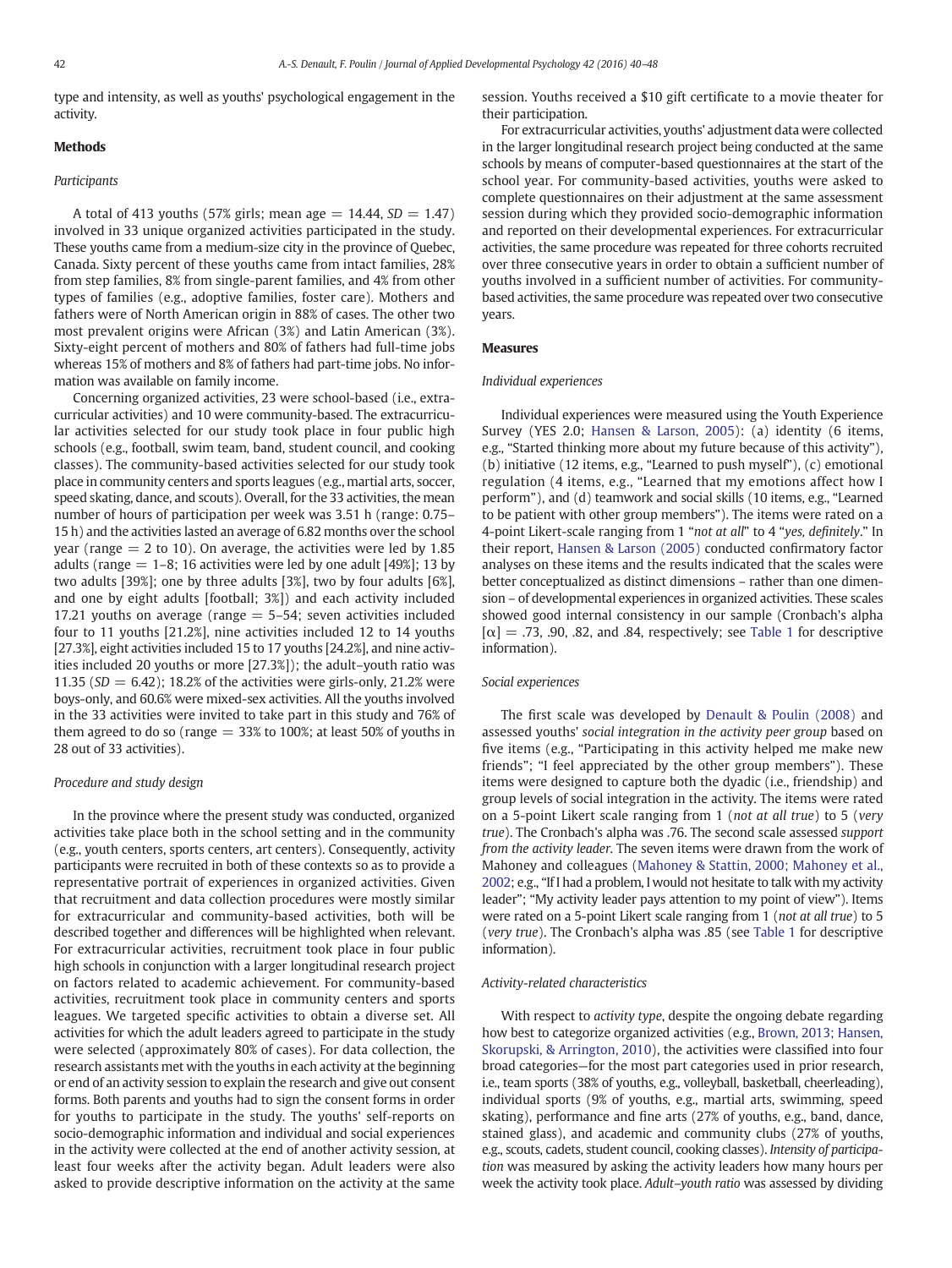#### <span id="page-3-0"></span>Table 1

Correlations, means, and standard deviations for the continuous variables ( $N = 413$ ).

|                            |          | 2        | 3        | 4                        | 5        | 6                 | 7         | 8                        | 9                        | 10       | 11    |
|----------------------------|----------|----------|----------|--------------------------|----------|-------------------|-----------|--------------------------|--------------------------|----------|-------|
| Profile variables          |          |          |          |                          |          |                   |           |                          |                          |          |       |
| 1. Identity                | $-$      |          |          |                          |          |                   |           |                          |                          |          |       |
| 2. Initiative              | $.68***$ |          |          |                          |          |                   |           |                          |                          |          |       |
| 3. Emotion regulation      | $.50***$ | $.61***$ | $\equiv$ |                          |          |                   |           |                          |                          |          |       |
| 4. Teamwork                | $.56***$ | $.68***$ | $.58***$ | $\overline{\phantom{0}}$ |          |                   |           |                          |                          |          |       |
| 5. Social integration      | $.24***$ | $.32***$ | $.19***$ | $.35***$                 |          |                   |           |                          |                          |          |       |
| 6. Leader support          | $.34***$ | $.46***$ | $.31***$ | $.27***$                 | $.21***$ | $\qquad \qquad -$ |           |                          |                          |          |       |
| Activity-related variables |          |          |          |                          |          |                   |           |                          |                          |          |       |
| 7. Intensity               | $.18***$ | $.18***$ | $.18***$ | $.22***$                 | .06      | $-.09$            |           |                          |                          |          |       |
| 8. Ratio                   | $-.01$   | $-.06$   | $-.02$   | $-.02$                   | .04      | .01               | $-.47***$ | $\overline{\phantom{0}}$ |                          |          |       |
| Youth-related variables    |          |          |          |                          |          |                   |           |                          |                          |          |       |
| 9. Flow                    | $.42***$ | $.46***$ | $.33***$ | $.35***$                 | $.19***$ | $.29***$          | .03       | .03                      | $\overline{\phantom{0}}$ |          |       |
| 10. Externalizing problems | .07      | $-.07$   | $-.07$   | $-.02$                   | .04      | $-.16***$         | $.12*$    | $-.03$                   | $-.03$                   |          |       |
| 11. Depression             | $-.03$   | $-.07$   | $-.05$   | $-.13*$                  | $-.13*$  | $-.11^*$          | $-.11^*$  | .04                      | $-.05$                   | $.40***$ |       |
| Mean                       | 3.14     | 3.28     | 3.08     | 3.22                     | 4.13     | 3.97              | 0.60      | 12.66                    | 4.95                     | 5.85     | 11.61 |
| <b>SD</b>                  | 0.62     | 0.58     | 0.84     | 0.59                     | 0.81     | 0.81              | 0.25      | 6.95                     | 1.17                     | 3.55     | 10.31 |

Note. Social integration  $=$  Social integration in the activity peer group; Leader support  $=$  Support from the activity leader.

\*\*\*  $p < .001$ .

the number of youths by the number of adult leaders. In the 33 activities, nine activities (27.3%) had a ratio of four to six youths per adult, seven activities (21.2%) had a ratio of seven to nine youths per adult, seven activities (21.2%) had a ratio of 11 to 14 youths per adult, and ten activities (30.3%) had a ratio of 15 or more youths per adult. Descriptive information for these variables is provided in Table 1.

#### Youth-related characteristics

Sex was coded 1 for "girl" ( $n = 235$ ) and 0 for "boy" ( $n = 178$ ). Psychological engagement, as represented by flow, was measured using four items rated on a 7-point Likert scale, ranging from 1 (never) to 7 (always) (e.g., "During this activity I feel so involved that nothing seems to matter"; Youth Activity Participation Survey—Western Australia [YAPS-WA]; [Barber, 2008\)](#page-7-0). Cronbach's alpha was .77. Two indicators were used to assess youths' psychosocial adjustment, namely (a) externalizing problems and (b) depressive symptoms. The Youth Self-Report was used to measure externalizing problems (YSR; [Achenbach & Rescorla, 2001\)](#page-7-0). More specifically, 32 items were used to assess delinquency (e.g., "I disobey my parents") and aggression (e.g., "I argue a lot"). Items were rated on a 3-point Likert scale ranging from 0 (not true) to 2 (very true or often true). This questionnaire has been validated and demonstrates good psychometric properties [\(Achenbach & Rescorla, 2001](#page-7-0)). Cronbach's alpha was .87 in our sample. As for depressive symptoms, they were assessed by The Center for Epidemiologic Studies Depression Scale (CES-D; [Radloff,](#page-8-0) [1977](#page-8-0)). This questionnaire includes 20 items (e.g., "I felt sad") assessing how often youths experienced depressive symptoms during the previous week (0 = rarely or never [0-1 day]; 1 = a few times or not very often [1-2 days]; 2 = occasionally or somewhat often [3-4 days]; 3 = most of the time or all the time [5–7 days]). This questionnaire has also been validated and demonstrates good psychometric properties [\(Radloff, 1977\)](#page-8-0). Cronbach's alpha was 91 in our sample. Descriptive information for youth-related characteristics is provided in Table 1.

#### Analytical strategy

In a first step, Latent Profile Analysis (LPA) for continuous indicators was used to create profiles of individual and social experiences in organized activities, based on six variables (identity, initiative, emotion regulation, teamwork and social skills, social integration in the activity peer group and leader support). The primary goal of this method is to identify homogenous subgroups of individuals who share a unique set of characteristics, i.e., similar patterns of individual and social experiences. Given that, to our knowledge, no prior research has examined profiles of developmental experiences in organized activities, LPA was used in an exploratory way to identify the smallest number of profiles that accurately described the association between the various indicators. All analyses were conducted using Mplus [\(Muthén & Muthén, 1998](#page-8-0)–2012), which accounted for the nested nature of our data. To identify the best fitting model, the Bayesian Information Criterion (BIC; [Schwartz, 1978](#page-8-0)) and the sample-size adjusted BIC (ABIC; [Sclove, 1987\)](#page-8-0) were used in this study. Lower values on these fit statistics indicate better model fit. In addition, we used a likelihood difference test, the Vuong–Lo–Mendel– Rubin (VLMR; [Lo, Mendell, & Rubin, 2001; Vuong, 1989\)](#page-8-0) to assess the fit between two nested models that differed by one class or profile. In this test, significant  $p$  values indicated that the solution with one more profile provided a better fit compared to the solution with one less profile (e.g., 2 vs. 1; 3 vs. 2, etc.). The entropy measure was also used to evaluate the precision of the classification. Entropy values closer to or equal to 1 indicate better classification. No covariate was used in the classification process. Given that youths were nested in activities, we chose the robust maximum likelihood estimation to obtain unbiased standard errors for the parameter estimates. Thus, it was not possible to use the bootstrapped parametric likelihood ratio test (BLRT; [Nylund, Asparouhov, & Muthén,](#page-8-0) [2007\)](#page-8-0) to help confirm the selection of the final profile solution (this option is not available with nested data). Given the quasi-absence of missing data on the variables of interest (.0004%), missing data were handled with listwise deletion (only one case was deleted,  $n = 412$ ).

In a second step, multinomial logistic regressions were used to estimate the effect of the activity-related and youth-related characteristics on the probability of being in one or the other profile. Regressions were conducted in Mplus using the robust maximum likelihood estimation because data were nested within activities. A first set of regressions included activity-related characteristics only, a second set included youth-related characteristics only, and a third set included the activityrelated and youth-related characteristics that were significant predictors of profile membership in the first two sets.

#### Results

#### Descriptive analyses

All variables used in the analyses were normally distributed, except intensity. This variable was log-transformed before conducting the analyses. The correlations, means, and standard deviations for the continuous variables appear in Table 1. As seen in this table, the correlations among the individual and social experiences variables were all significant.

 $p < .05$ .

<sup>\*\*</sup>  $p < .01$ .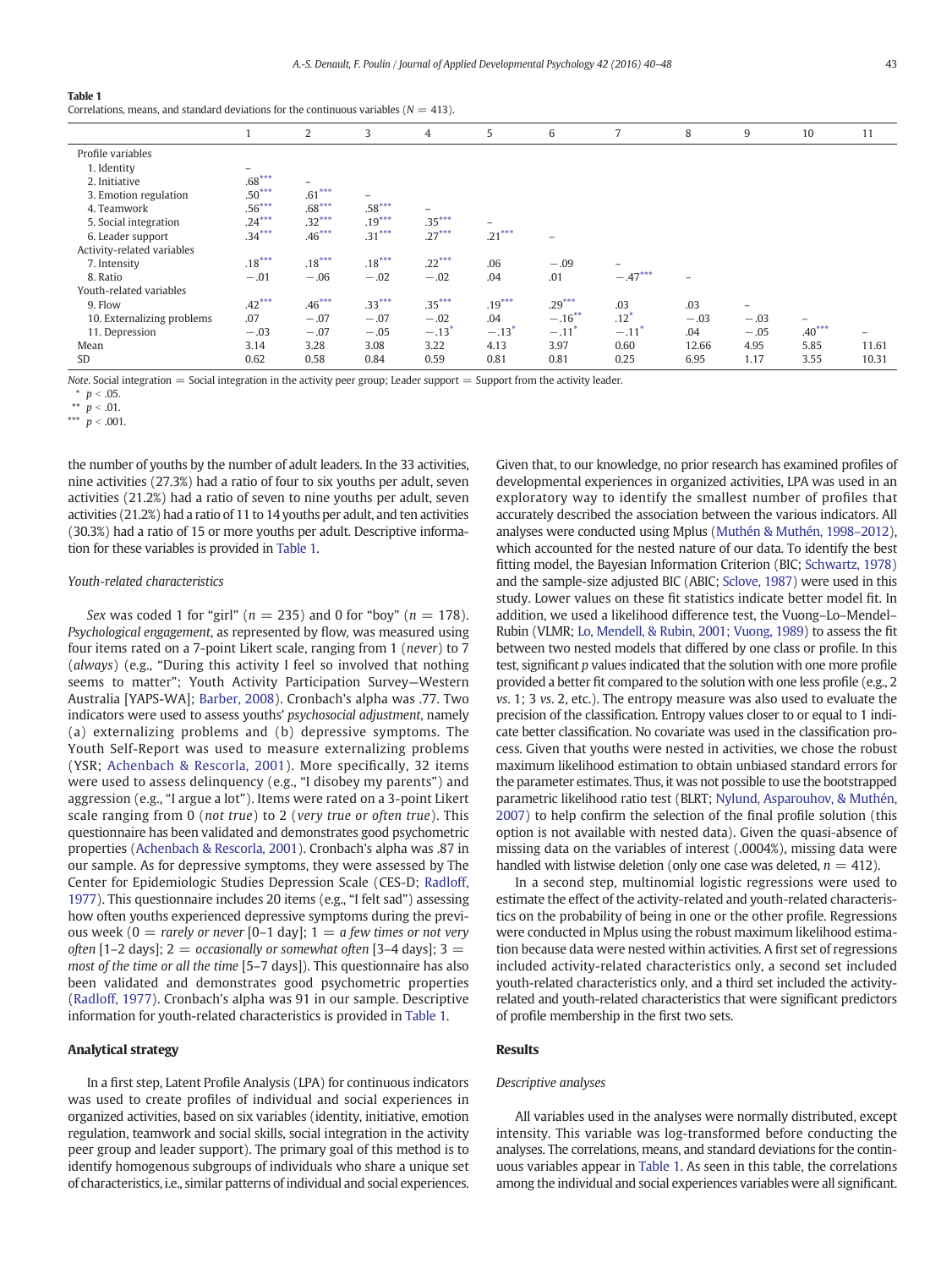Whereas the correlations among individual experiences were rather high, the correlations between individual and social experiences and the correlations among social experiences were moderate. From a variablecentered perspective, as can also be seen in [Table 1](#page-3-0), intensity of participation was positively associated with youth individual experiences, as were youths' reports of flow. Teamwork was negatively related to youths' reports of depressive symptoms. Both social integration in the activity peer group and support from the activity leader were positively associated with youths' reports of flow. In addition, whereas social integration in the activity peer group was negatively associated with youths' depressive symptoms, support from the activity leader was negatively associated with the two indicators of adjustment.

### Profile analyses

The LPA fit indices for the profiles are presented in Table 2. Based on the various fit indices, the three-profile solution was selected as the optimal fit for the data. Although the BIC and the ABIC values decreased as the number of profiles increased, the VMLR indicated that the threeprofile solution was better than the solution containing one less profile and the Entropy value confirmed this solution. The three profiles are described in Table 3 and presented in [Fig. 1](#page-5-0). The average probabilities for most likely latent variable membership were high (92% for Profile 1, 96% for Profile 2, and 97% for Profile 3), indicating a high level of certainty of profile membership. Profile 1 was characterized by low ratings of both individual and social experiences ("Low ratings of experiences";  $n = 30, 7.3\%$ ). Youths in this profile reported the lowest frequencies of experiences on all variables except social integration in the activity peer group, whose frequencies did not significantly differ from those reported by the youths in Profile 2. For this group, the mean scores were at least one standard deviation – and sometimes two – below the sample mean on all variables except social integration in the activity peer group. Profile 2 was characterized by average ratings of both individual and social experiences ("Average ratings of experiences";  $n = 131, 31.8\%$ ). For this group, the mean scores were around half a standard deviation below the sample mean for all variables. Finally, Profile 3, the largest profile, was characterized by high ratings of both individual and social experiences ("High ratings of experiences";  $n = 251, 60.9\%$ ). Youths in this profile reported the highest frequencies of experiences on all variables. The mean scores were above half a standard deviation above the sample mean for most of the variables. The next step was to examine which activity-related and youthrelated characteristics predicted membership in these profiles.

#### Activity-related correlates of profile membership

Descriptive information on activity-related and youth-related variables by profile appears in [Table 4.](#page-5-0) Results from the multinomial logistic regressions involving activity-related characteristics appear in [Table 5](#page-5-0). In the first set of analyses, the "High ratings of experiences" profile was used as the reference category. In the second set of analyses, the "Average ratings of experiences" profile was used as the reference category. In both sets, team sports were used as the reference category for the activity type. As can be seen in [Table 5](#page-5-0), several significant results emerged with respect to the activity type and intensity.

#### Table 2

Model fit indices for one-to-five profile solutions of individual and social experiences in organized activities.

|                    | <b>BIC</b> | Adj. BIC | Entropy | <b>VMLR LRT</b> |
|--------------------|------------|----------|---------|-----------------|
| 1-profile solution | 5315       | 5276     |         |                 |
| 2-profile solution | 4642       | 4582     | .886    | .0025           |
| 3-profile solution | 4462       | 4380     | .891    | .0454           |
| 4-profile solution | 4446       | 4341     | .835    | .4983           |
| 5-profile solution | 4433       | 4306     | .841    | .3465           |

Note. Bold indicates best fit.

#### Table 3

Means for each variable used to create the profiles and significant differences between the profiles for these variables.

| Variables in the profiles                        | Low  | Average | High | F(2, 411)   | Post hoc SNK  |
|--------------------------------------------------|------|---------|------|-------------|---------------|
| Identity                                         | 2.17 | 2.71    | 3.48 | $222.92***$ | 1 < 2 < 3     |
| Initiative                                       | 1.98 | 2.91    | 3.64 | $519.27***$ | 1 < 2 < 3     |
| Emotion regulation                               | 1.51 | 2.67    | 3.50 | $195.21***$ | 1 < 2 < 3     |
| Teamwork and social skills                       | 2.01 | 2.90    | 3.53 | $266.61***$ | 1 < 2 < 3     |
| Social integration in the<br>activity peer group | 3.66 | 3.78    | 4.38 | $33.64***$  | $(1 = 2) < 3$ |
| Support from the activity<br>leader              | 3.08 | 3.66    | 4.24 | $27.02***$  | 1 < 2 < 3     |
|                                                  | 30   | 131     | 251  |             |               |

Note. Low  $=$  "Low ratings of experiences" profile, Average  $=$  "Average ratings of experiences" profile, High = "High ratings of experiences" profile,  $SNK = Student-$ Newman–Keuls.

\*\*\*  $p < .001$ .

Results first revealed that, compared to youths in the "High ratings of experiences" profile, youths in the "Low ratings of experiences" profile were more likely to be involved in individual sports, performance and fine arts, and youth clubs than in team sports. Compared to youths in the "High ratings of experiences" profile, youths in the "Average ratings of experiences" profile were more likely to be involved in youth clubs than in team sports and participated less intensively. In addition, compared to youths in the "Average ratings of experiences" profile, youths in the "Low ratings of experiences" profile were more likely to be involved in individual sports than in team sports. Taken the other way around, these results tend to suggest that team sports are associated with higher frequencies of positive experiences in organized activities than the other types of activities. Intensity of participation also tends to be associated with higher frequencies of individual and social experiences.

#### Youth-related correlates of profile membership

Results for the multinomial regressions involving youth-related characteristics are presented in [Table 6.](#page-6-0) In the first set of analyses, the "High ratings of experiences" profile was used as the reference category, whereas in the second set of analyses, the "Average ratings of experiences" profile was used as the reference category. Flow was the only variable that significantly predicted profile membership.

As reported in [Table 6](#page-6-0), compared to the "High ratings of experiences" profile, lower scores on flow predicted membership in the "Low ratings of experiences" and "Average ratings of experiences" profiles. Compared to the "Average ratings of experiences" profile, membership in the "Low ratings of experiences" profile was also predicted by lower scores on flow. Given that few activity-related and youth-related variables were significant predictors of profile membership, no regression including both types of variables was conducted.

#### Discussion

What youths experience in organized activities, both at the individual and social level, is of great interest to researchers and practitioners seeking to gain a better understanding of why youths benefit from activity participation. In this study, we expected to find profiles characterized by high scores on individual experiences and low scores on social experiences, or vice-versa, and that these profiles would be predicted by both activity-related and youth-related characteristics, especially activity type, intensity, and youths' psychological engagement in the activity. Overall, the results revealed three distinct profiles of individual and social experiences in organized activities, characterized by low, average, and high ratings of both types of experiences. In addition, profile membership was predicted by activity type and intensity, as well as by the extent to which youths experienced flow while participating.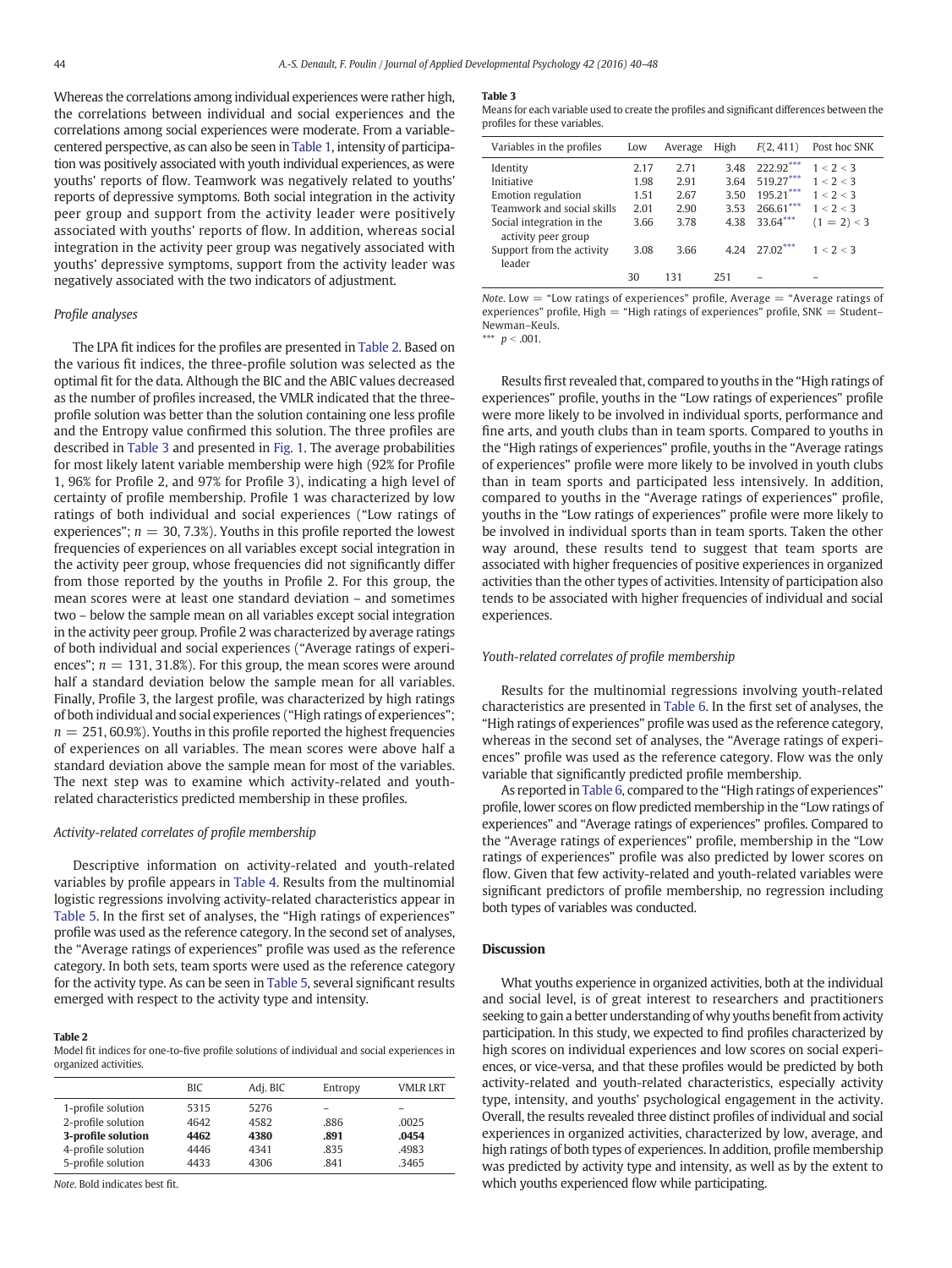<span id="page-5-0"></span>

Fig. 1. Three-profile solution for individual and social experiences in organized activities (z-scores).

#### Profiles of individual and social experiences in organized activities

The first objective of this study was to identify profiles of individual and social experiences in organized activities. Three profiles emerged from the data and revealed that when individual experiences are high, social experiences are also high, and vice-versa. Profiles were either low, average, or high for all the variables, except social integration in the activity peer group for which there was no difference between the "Low ratings of experiences" and "Average ratings of experiences" profiles. This negated the possibility, as we expected, that some participation-related experiences might be characterized by greater individual experiences coupled with fewer social experiences, or vice-versa. The correlation matrix also suggested moderate correlations between individual and social experiences. However, overall, the results from the latent profile analyses suggest that, even among a diverse set of activities, there was not a great deal of variability in the participation experiences reported by youths.

Because, to our knowledge, no study has examined profiles of individual and social experiences in organized activities, comparisons with prior research are difficult to make. Yet, our results suggest that most youths reported high frequencies of positive individual and social experiences in the activities (60.9%). Their mean scores for the different variables used to create the profiles were approximately half a standard

#### Table 4

Descriptive statistics for activity-related and youth-related variables by profile of experiences.

|                                                                           | Low   | Average | High  | N total |
|---------------------------------------------------------------------------|-------|---------|-------|---------|
| Activity-related variables                                                |       |         |       |         |
| 1. Activity types $(n)$                                                   |       |         |       |         |
| Team sports                                                               | 2     | 35      | 121   | 158     |
| Individual sports                                                         | 7     | 10      | 20    | 37      |
| Arts                                                                      | 10    | 40      | 60    | 110     |
| Clubs                                                                     | 11    | 46      | 50    | 107     |
| Total                                                                     | 30    | 131     | 251   | 412     |
| 2. Intensity $(M)$                                                        | 3.22  | 2.91    | 4.53  | 412     |
| 3. Adult-youth ratio $(M)$                                                | 12.00 | 13.28   | 12.40 | 412     |
|                                                                           |       |         |       |         |
| Girls                                                                     | 17    | 77      | 140   | 234     |
| <b>Boys</b>                                                               | 13    | 54      | 111   | 178     |
| Total                                                                     | 30    | 131     | 251   | 412     |
|                                                                           |       |         |       |         |
| 2a. Flow $(M)$                                                            | 3.90  | 4.46    | 5.33  | 412     |
|                                                                           |       |         |       |         |
|                                                                           | 0.77  | 0.66    | 0.67  | 383     |
| 3b. Depression $(M)$                                                      | 13.21 | 12.67   | 10.80 | 383     |
| 1. Sex $(n)$<br>2. Engagement<br>3. Adjustment<br>3a. Externalizing $(M)$ |       |         |       |         |

deviation above the sample mean. However, a subgroup of youths who reported low frequencies of individual and social experiences also emerged from the data (7.3%). For this group, the mean scores were at least one standard deviation below the sample mean. In addition, this finding could not be attributed only to a few specific activities that turned out to be a very bad experience for these youths because the latter were scattered across 13 different extracurricular and community-based activities. The second objective of this study was thus to find out the activity-related and youth-related correlates of the three documented profiles.

#### Activity-related characteristics associated with membership in the profiles

With regard to activity-related characteristics, the results revealed that profile membership could be predicted by activity type and intensity of participation. As expected, differences in individual and social experiences between types of activities are consistent with prior research [\(Hansen et al., 2003; Larson et al., 2006\)](#page-8-0). In this study, team sports (e.g., football, soccer, volleyball, basket-ball) were associated with the highest frequencies of individual and social experiences. The

#### Table 5

Results of the multinomial logistic regressions involving activity-related characteristics  $(n = 412)$ .

|                                             | Estimate  | <b>SE</b> | Wald    | p    | <b>OR</b> | 90% CI         |  |  |  |
|---------------------------------------------|-----------|-----------|---------|------|-----------|----------------|--|--|--|
| Low ratings of experiences <sup>a</sup>     |           |           |         |      |           |                |  |  |  |
| Individual sports <sup>b</sup>              | $3.00***$ | 0.88      | 3.42    | .001 | 20.08     | 3.59-85.17     |  |  |  |
| Artsb                                       | $1.98*$   | 0.96      | 2.06    | .039 | 7.21      | 1.10-47.04     |  |  |  |
| Clubs <sup>b</sup>                          | $2.36***$ | 0.79      | 2.98    | .003 | 10.60     | 2.24-50.24     |  |  |  |
| Intensity                                   | $-0.81$   | 0.86      | $-0.94$ | .350 | 0.45      | $0.08 - 2.43$  |  |  |  |
| Ratio                                       | $-0.03$   | 0.07      | $-0.48$ | .638 | 0.96      | $0.84 - 1.11$  |  |  |  |
| Average ratings of experiences <sup>a</sup> |           |           |         |      |           |                |  |  |  |
| Individual sports <sup>b</sup>              | 0.52      | 0.68      | 0.78    | .443 | 1.68      | $0.45 - 6.33$  |  |  |  |
| Artsb                                       | 0.32      | 0.28      | 1.16    | .244 | 1.38      | $0.80 - 2.37$  |  |  |  |
| Clubs <sup>b</sup>                          | $0.87***$ | 0.26      | 3.34    | .001 | 2.38      | $1.43 - 3.96$  |  |  |  |
| Intensity                                   | $-0.98*$  | 0.47      | $-2.09$ | .037 | 0.37      | $0.15 - 0.94$  |  |  |  |
| Ratio                                       | $-0.00$   | 0.02      | $-0.14$ | .886 | 0.99      | $0.97 - 1.03$  |  |  |  |
| Low ratings of experiences <sup>c</sup>     |           |           |         |      |           |                |  |  |  |
| Individual sports <sup>b</sup>              | $2.48***$ | 0.76      | 3.28    | .001 | 11.95     | $2.71 - 52.72$ |  |  |  |
| Arts <sup>b</sup>                           | 1.65      | 0.87      | 1.91    | .057 | 5.23      | $0.95 - 28.68$ |  |  |  |
| Clubs <sup>b</sup>                          | 1.49      | 0.81      | 1.85    | .064 | 4.46      | $0.92 - 21.62$ |  |  |  |
| Intensity                                   | 0.17      | 0.88      | 0.20    | .844 | 1.19      | $0.21 - 6.72$  |  |  |  |
| Ratio                                       | $-0.03$   | 0.07      | $-0.46$ | .643 | 0.97      | $0.21 - 6.72$  |  |  |  |
|                                             |           |           |         |      |           |                |  |  |  |

 $a$  The reference category = High ratings of experiences.  $<sup>b</sup>$  The reference category = Team sports.</sup>

 $\epsilon$  The reference category = Average ratings of experiences.

 $p < .05$ .

\*\*  $p < .01$ .

\*\*\*  $p < .001$ .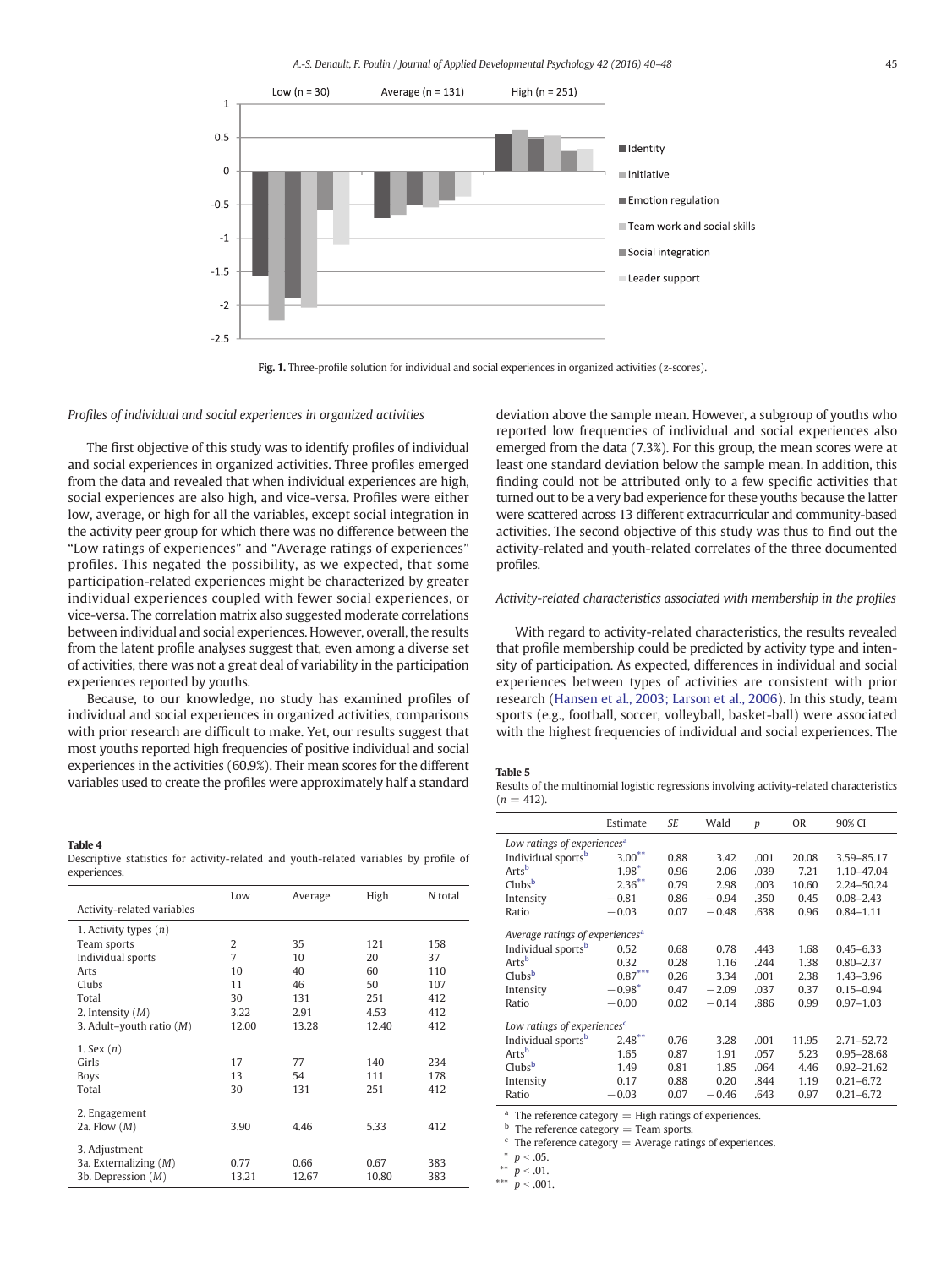#### <span id="page-6-0"></span>Table 6

Results of the multinomial logistic regressions involving youth-related characteristics  $(n = 383)$ .

|                                             | Estimate   | <b>SE</b> | Wald    | p     | <b>OR</b> | 90% CI        |  |  |
|---------------------------------------------|------------|-----------|---------|-------|-----------|---------------|--|--|
| Low ratings of experiences <sup>a</sup>     |            |           |         |       |           |               |  |  |
| Sex                                         | $-0.05$    | 0.52      | $-0.09$ | .926  | 0.95      | $0.34 - 2.65$ |  |  |
| Flow                                        | $-1.22***$ | 0.21      | $-5.77$ | .000. | 0.30      | $0.20 - 0.45$ |  |  |
| Externalizing                               | 0.06       | 0.10      | 0.60    | .549  | 1.06      | 0.88-1.28     |  |  |
| Depression                                  | 0.01       | 0.02      | 0.61    | .544  | 1.01      | $0.97 - 1.06$ |  |  |
| Average ratings of experiences <sup>a</sup> |            |           |         |       |           |               |  |  |
| Sex                                         | 0.12       | 0.34      | 0.36    | .717  | 1.13      | $0.58 - 2.21$ |  |  |
| Flow                                        | $-0.71***$ | 0.12      | $-5.71$ | .000  | 0.49      | $0.39 - 0.63$ |  |  |
| Externalizing                               | $-0.07$    | 0.05      | $-1.37$ | .172  | 0.94      | $0.85 - 1.03$ |  |  |
| Depression                                  | 0.02       | 0.02      | 1.36    | .174  | 1.02      | $0.99 - 1.06$ |  |  |
| Low ratings of experiences <sup>b</sup>     |            |           |         |       |           |               |  |  |
| Sex                                         | $-0.17$    | 0.46      | $-0.38$ | .706  | 0.84      | $0.34 - 2.07$ |  |  |
| Flow                                        | $-0.51***$ | 0.19      | $-2.67$ | .008  | 0.60      | $0.41 - 0.87$ |  |  |
| Externalizing                               | 0.12       | 0.09      | 1.43    | .154  | 1.13      | $0.96 - 1.34$ |  |  |
| Depression                                  | $-0.01$    | 0.02      | $-0.48$ | .632  | 0.99      | $0.95 - 1.03$ |  |  |

 $\frac{a}{b}$  The reference category = High ratings of experiences.

 $<sup>b</sup>$  The reference category = Average ratings of experiences.</sup>

\*  $p < .05$ .

 $p < .01$ .

\*\*\*  $p < .001$ .

social climate in team sports, where the focus is mainly on working with teammates to reach a common goal, might make them a particularly suitable context for such experiences for youths [\(Boone & Leadbeater,](#page-7-0) [2006; Denault & Poulin, 2007; Hansen et al., 2010](#page-7-0)). Compared to team sports, individual sports (e.g., martial arts, swimming, speed skating) did not appear to be associated with high frequencies of positive individual and social experiences. [Hansen et al. \(2010\)](#page-8-0) also found that youths who participated in individual sports scored significantly lower than youths in team sports on all experiences examined in their study (e.g., development of identity, initiative, emotion regulation, and teamwork and social skills; interpersonal relationships). However, before drawing too strong conclusions about the amount of individual and social experiences provided by team versus individual sports, these results need to be replicated because only 37 youths (9%) were involved in individual sports in our study.

Compared to team sports, performance and fine arts and youth clubs also appeared to be associated with lower frequencies of individual and social experiences. These categories might be too heterogeneous to give a clear picture of the amount of individual and social experiences they provide. For instance, for the "performance and fine arts" category, [Hansen et al. \(2010\)](#page-8-0) found that whereas youths who participated in music activities scored significantly lower on identity work and initiative, youths in performance activities scored higher on emotion regulation, whereas youths in art clubs scored higher on identity work. Differences were also found with respect to the "academic clubs and organizations" category, which included student council and leadership, educational clubs, as well as cultural, social, and honorary clubs. As a result, lowerorder categories should be examined in future studies in order to better identify the particular contexts in which youths report high frequencies of positive individual and social experiences.

Our results also suggested that youths in the "Average ratings of experiences" profile participated less intensively than youths in the "High ratings of experiences" profile. However, youths in the "Low ratings of experiences" profile did not differ from the other two profiles on this variable. These results are still consistent with [Hansen & Larson](#page-8-0) [\(2007\)](#page-8-0) and our expectations. Like other researchers [\(Busseri et al.,](#page-7-0) [2006; Fredricks & Eccles, 2005; Gardner, Roth, & Brooks-Gunn, 2008](#page-7-0)), we believe that greater intensity of participation may equal greater exposure to individual and social experiences. Yet, it should be noted that the assessment of this variable was based on the activity leader's report for the whole group. Consequently, the youths' actual attendance in the activity may vary somewhat.

Finally, the adult–youth ratio was not a significant predictor of profile membership. These findings diverge from those reported by [Hansen & Larson \(2007\)](#page-8-0) who found a positive association, but of low magnitude, between this activity characteristic and youths' reports of experiences in organized activities. However, [Smith, Peck, Denault,](#page-8-0) [Blazevski, & Akiva \(2010\)](#page-8-0) found that the adult–youth ratio was not related to their staff pedagogy profiles (i.e., "Positive youth development," "Staff-centered," and "Low-quality"). To explain their finding, these authors highlighted the mixed evidence found in recent early education research between adult–youth ratio and the observed quality of instructional performances (e.g., [Pianta et al., 2005](#page-8-0)). Whether or not the adult–youth ratio is an important factor likely to modulate what adolescents experience in organized activities thus needs to be further examined.

#### Youth-related characteristics associated with membership in the profiles

With respect to youth-related characteristics, the results first revealed that sex was not a significant correlate of profile membership. Our main rationale for examining sex was based on the differences between social integration in the activity peer group (favoring boys) and support from the activity leaders (favoring girls) ([Denault &](#page-7-0) [Poulin, 2008\)](#page-7-0). However, none of the identified profiles could be distinguished based on these two variables (e.g., a profile with high social integration in the activity peer group but low adult support or viceversa). Our results, rather, suggest that boys and girls equally report high, average, and low frequencies of individual and social experiences in their organized activities.

Profile membership was predicted by psychological engagement in the activities, as assessed by flow. These results suggest that experiencing flow while participating may be a necessary condition for reporting high frequencies of positive individual and social experiences in organized activities. Researchers have underlined psychological engagement as an important mechanism to consider when seeking to explain the benefits of activity participation [\(Palen & Coatsworth,](#page-8-0) [2007; Rose-Krasnor, 2009\)](#page-8-0). Yet the concept of flow merits further attention in future research. It would be useful, for instance, to examine a mediation model in which psychological engagement predicts greater individual and social experiences, which in turn predicts greater positive outcomes among youths. We could also look at it the other way around; youths may report greater flow because they gain more individual and social experiences from their organized activities.

Finally, youths' indicators of adjustment did not significantly predict profile membership. Accordingly, contrary to our expectations, youths appeared to report high, average or low individual and social experiences in their participation in organized activities regardless of their level of internalizing or externalizing problems. These results suggest that, even when participating youths show adjustment difficulties, if they participate in team sports, intensively, or if their activity provides them with the opportunity to experience flow, most of them can report high frequencies of positive individual and social experiences – and potentially, participation benefits – in their organized activities.

Overall, our results revealed that, in the 33 unique activity contexts, most youths reported high frequencies of positive individual and social experiences and that few activity-related and youth-related characteristics predicted profile membership. Accordingly, we found little diversity in the patterns of individual and social experiences in organized activities.

#### Study limitations

This study is not without limitations. First, it only includes a subset of growth-promoting experiences in organized activities, as well as characteristics related to the increased likelihood of gaining such experiences. Other experiences likely to account for youths'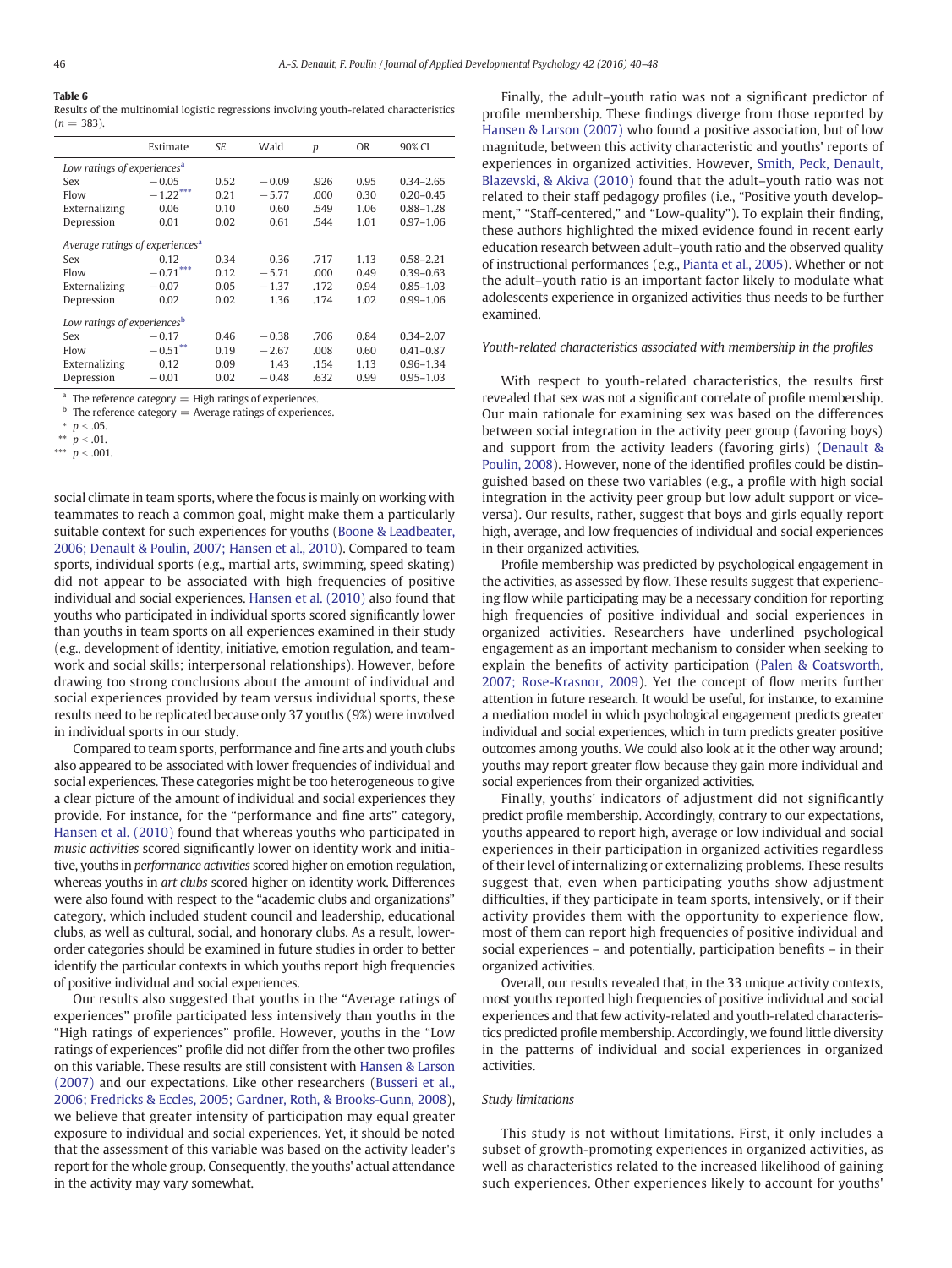<span id="page-7-0"></span>participation benefits, such as perceived competence (Beiswenger & Grolnick, 2010), meaningfulness (Bundick, 2011), success (Blomfield & Barber, 2011) and motivation ([Pearce & Larson, 2006](#page-8-0)), should thus be further investigated in future studies. Information on negative experiences in activities, such as stress and inappropriate adult behavior, was also collected in this study but the frequency of these experiences was so low that these variables could not be used in the profile analyses. Other data sources, such as direct observation during activity sessions, would provide additional valuable information. For instance, observation of staff practices (e.g., the extent to which they provide a supportive environment and opportunities for active learning and purposeful engagement; [Smith et al., 2010\)](#page-8-0) is likely to provide essential information on the opportunities for individual and social experiences in organized activities. Adult training and group members' characteristics might also impact youths' experiences in such activities. Second, only main effects were examined in the study. However, an examination of interaction effects would provide considerable strength for testing some person-environment fit hypotheses. For example, do less well-adjusted youths report more positive experiences in some types of activities than others? Further research is needed to explore these ideas.

Third, the fact that adult activity leaders were recruited on a voluntary basis might have increased the likelihood that primarily well-run programs with engaged and motivated adult leaders, who were secure in the adolescents' positive experiences, were included. Such a selection issue might have accounted for the very small number of participants reporting a low cluster of experiences. Selecting the activities randomly inside a school, for example, would be one way to overcome this limitation. Finally, it would be important in future research to link these profiles of individual and social experiences to youths' adjustment, which is the ultimate goal of understanding what youths experience in activity participation. It should also be noted that the data were collected over a two to three-year time frame. This time lapse could have affected the results, although we believe that no major changes occurred in the way the organized activities were provided over these years.

Nonetheless, this study adds to previous research by (a) looking at profiles of individual and social experiences, (b) using rigorous methods and criteria to identify them, and (c) examining characteristics associated with these different profiles.

#### **Conclusion**

Better knowledge of what youths experience in activity participation is necessary to understand youth development and thriving. In this study, we found that most youths report high frequencies of both individual and social experiences in their organized activities. However, some youths, whatever their level of psychosocial adjustment, do not appear to report such individual and social experiences in their activity participation. The question is why? In this study, we partly answered this question by showing that it might depend on the activity type, intensity, and level of psychological engagement in the activity. However, many avenues remain to be explored. Future research should take a closer look, with observational data for instance, at the activity climate, staff practices, and interactions between group members and between youths and activity leaders. This more "micro" examination might provide a deeper understanding of what is going on in these activities and why youths benefit from activity participation. It may also help guide practitioners who are interested in using organized activities as an intervention strategy for youths who are at-risk for psychosocial difficulties. Indeed, this study suggests that these activities have the potential to expose the great majority of youths, even those who are at-risk, to growthpromoting experiences. From a practitioner standpoint, these results are valuable given that organized activities are already available in schools and communities are open to most youths.

#### Acknowledgments

This research was supported in part by grants from the Social Sciences and Humanities Research Council of Canada (grant number 410-2010-2297) and from the Fonds de recherche du Québec—Société et culture (grant number 2010-NP-131265). The authors wish to thank the adult leaders and youths who participated in this study.

#### References

- Achenbach, T. M., & Rescorla, L. A. (2001). [Manual for the Achenbach system of empirically](http://refhub.elsevier.com/S0193-3973(15)00105-7/rf0005) [based assessment \(ASEBA\) school-age forms & pro](http://refhub.elsevier.com/S0193-3973(15)00105-7/rf0005)files. Burlington, VT: University of [Vermont, Research Center for Children, Youth & Families.](http://refhub.elsevier.com/S0193-3973(15)00105-7/rf0005)
- Barber, B. L. (2008). [Youth Activity Participation Survey](http://refhub.elsevier.com/S0193-3973(15)00105-7/rf0010)—Western Australia (YAPS-WA).
- Barber, B. L., Stone, M. R., Hunt, J. E., & Eccles, J. S. (2005). Benefi[ts of activity participation:](http://refhub.elsevier.com/S0193-3973(15)00105-7/rf0015) The roles of identity affi[rmation and peer group norm sharing. In J. L. Mahoney, R. W.](http://refhub.elsevier.com/S0193-3973(15)00105-7/rf0015) Larson, & J. S. Eccles (Eds.), [Organized activities as contexts of development: Extracurricular](http://refhub.elsevier.com/S0193-3973(15)00105-7/rf0015) [activities, after-school and community programs](http://refhub.elsevier.com/S0193-3973(15)00105-7/rf0015) (pp. 185–210). Mahwah, NJ, US: [Lawrence Erlbaum Associates Publishers.](http://refhub.elsevier.com/S0193-3973(15)00105-7/rf0015)
- Bartko, W. T., & Eccles, J. S. (2003). Adolescent participation in structured and unstructured activities: A person-oriented analysis. Journal of Youth and Adolescence, 32(4), 233–241. http://dx.doi.org[/10.1023/A:1023056425648.](http://dx.doi.org/10.1023/A:1023056425648)
- Beiswenger, K. L., & Grolnick, W. S. (2010). Interpersonal and intrapersonal characteristics associated with autonomous motivation in adolescents' after-school activities. The Journal of Early Adolescence, 30(3), 369–394. http://dx.doi.org/[10.1177/](http://dx.doi.org/10.1177/0272431609333298) [0272431609333298](http://dx.doi.org/10.1177/0272431609333298).
- Blatchford, P., Bassett, P., & Brown, P. (2011). Examining the effect of class size on classroom engagement and teacher–pupil interaction: Differences in relation to pupil prior attainment and primary vs. secondary schools. Learning and Instruction, 21(6), 715–730. http://dx.doi.org[/10.1016/j.learninstruc.2011.04.001](http://dx.doi.org/10.1016/j.learninstruc.2011.04.001).
- Blomfield, C. J., & Barber, B. L. (2011). Developmental experiences during extracurricular activities and Australian adolescents' self-concept: Particularly important for youth from disadvantaged schools. Journal of Youth and Adolescence, 40(5), 582–594. http://dx.doi.org[/10.1007/s10964-010-9563-0.](http://dx.doi.org/10.1007/s10964-010-9563-0)
- Boone, E. M., & Leadbeater, B. J. (2006). Game on: Diminishing risks for depressive symptoms in early adolescence through positive involvement in team sports. Journal of Research on Adolescence, 16(1), 79–90. http://dx.doi.org/[10.1111/j.1532-7795.2006.](http://dx.doi.org/10.1111/j.1532-7795.2006.00122.x) [00122.x](http://dx.doi.org/10.1111/j.1532-7795.2006.00122.x).
- Brown, B. B. (2013). [Adolescents, organized activities, and peers. In J. A. Fredricks, & S. D.](http://refhub.elsevier.com/S0193-3973(15)00105-7/rf0280) Simpkins (Eds.), [Knowledge gained and knowledge needed. Organized out-of-school](http://refhub.elsevier.com/S0193-3973(15)00105-7/rf0280) [activities: Setting for peer relationships. New Directions for Child and Adolescent](http://refhub.elsevier.com/S0193-3973(15)00105-7/rf0280) [Development](http://refhub.elsevier.com/S0193-3973(15)00105-7/rf0280), 140. (pp. 77–96).
- Bundick, M. J. (2011). Extracurricular activities, positive youth development, and the role of meaningfulness of engagement. The Journal of Positive Psychology, 6(1), 57–74. http://dx.doi.org[/10.1080/17439760.2010.536775.](http://dx.doi.org/10.1080/17439760.2010.536775)
- Busseri, M. A., Rose-Krasnor, L., Willoughby, T., & Chalmers, H. (2006). A longitudinal examination of breadth and intensity of youth activity involvement and successful development. Developmental Psychology, 42(6), 1313–1326. http://dx.doi.org/[10.](http://dx.doi.org/10.1037/0012-1649.42.6.1313) [1037/0012-1649.42.6.1313.](http://dx.doi.org/10.1037/0012-1649.42.6.1313)
- Csikszentmihalyi, M. (1990). [Flow: The psychology of optimal experience.](http://refhub.elsevier.com/S0193-3973(15)00105-7/rf0060) New York, NY: [Harper Collins.](http://refhub.elsevier.com/S0193-3973(15)00105-7/rf0060)
- Darling, N., Caldwell, L. L., & Smith, R. (2005). [Participation in school-based extracurricular](http://refhub.elsevier.com/S0193-3973(15)00105-7/rf0065) [activities and adolescent adjustment.](http://refhub.elsevier.com/S0193-3973(15)00105-7/rf0065) Journal of Leisure Research, 37(1), 51–76.
- Denault, A. -S., & Poulin, F. (2007). [Sports as peer socialization contexts.](http://refhub.elsevier.com/S0193-3973(15)00105-7/rf0070) ISSBD Newsletter, 31[, 5](http://refhub.elsevier.com/S0193-3973(15)00105-7/rf0070)–7.
- Denault, A. -S., & Poulin, F. (2008). Associations between interpersonal relationships in organized leisure activities and youth adjustment. The Journal of Early Adolescence, 28(4), 477–502. http://dx.doi.org/[10.1177/0272431608317607](http://dx.doi.org/10.1177/0272431608317607).
- Denault, A. -S., Poulin, F., & Pedersen, S. (2009). Intensity of participation in organized youth activities during the high school years: Longitudinal associations with adjustment. Applied Developmental Science, 13(2), 74–87. http://dx.doi.org[/10.](http://dx.doi.org/10.1080/10888690902801459) [1080/10888690902801459](http://dx.doi.org/10.1080/10888690902801459).
- Eccles, J. S., & Barber, B. L. (1999). Student council, volunteering, basketball, or marching band: What kind of extracurricular involvement matters? Journal of Adolescent Research, 14(1), 10–43. http://dx.doi.org/[10.1177/0743558499141003](http://dx.doi.org/10.1177/0743558499141003).
- Eccles, J. S., Barber, B. L., Stone, M., & Hunt, J. (2003). Extracurricular activities and adolescent development. Journal of Social Issues, 59(4), 865–889. http://dx.doi.org/ [10.1046/j.0022-4537.2003.00095.x.](http://dx.doi.org/10.1046/j.0022-4537.2003.00095.x)
- Farb, A. F., & Matjasko, J. L. (2012). Recent advances in research on school-based extracurricular activities and adolescent development. Developmental Review, 32(1), 1–48. http://dx.doi.org[/10.1016/j.dr.2011.10.001.](http://dx.doi.org/10.1016/j.dr.2011.10.001)
- Feldman, A. F., & Matjasko, J. L. (2007). Profiles and portfolios of adolescent school-based extracurricular activity participation. Journal of Adolescence, 30(2), 313–332. http:// dx.doi.org/[10.1016/j.adolescence.2006.03.004.](http://dx.doi.org/10.1016/j.adolescence.2006.03.004)
- Fredricks, J. A., Alfeld-Liro, C. J., Hruda, L. Z., Eccles, J. S., Patrick, H., & Ryan, A. M. (2002). A qualitative exploration of adolescents' commitment to athletics and the arts. Journal of Adolescent Research, 17(1), 68–97. http://dx.doi.org[/10.1177/0743558402171004](http://dx.doi.org/10.1177/0743558402171004).
- Fredricks, J. A., & Eccles, J. S. (2005). Developmental benefits of extracurricular involvement: Do peer characteristics mediate the link between activities and youth outcomes? Journal of Youth and Adolescence, 34(6), 507–520. http://dx.doi.org/[10.1007/s10964-005-](http://dx.doi.org/10.1007/s10964-005-8933-5) [8933-5](http://dx.doi.org/10.1007/s10964-005-8933-5).
- Fredricks, J. A., & Eccles, J. S. (2006a). Extracurricular involvement and adolescent adjustment: Impact of duration, number of activities, and breadth of